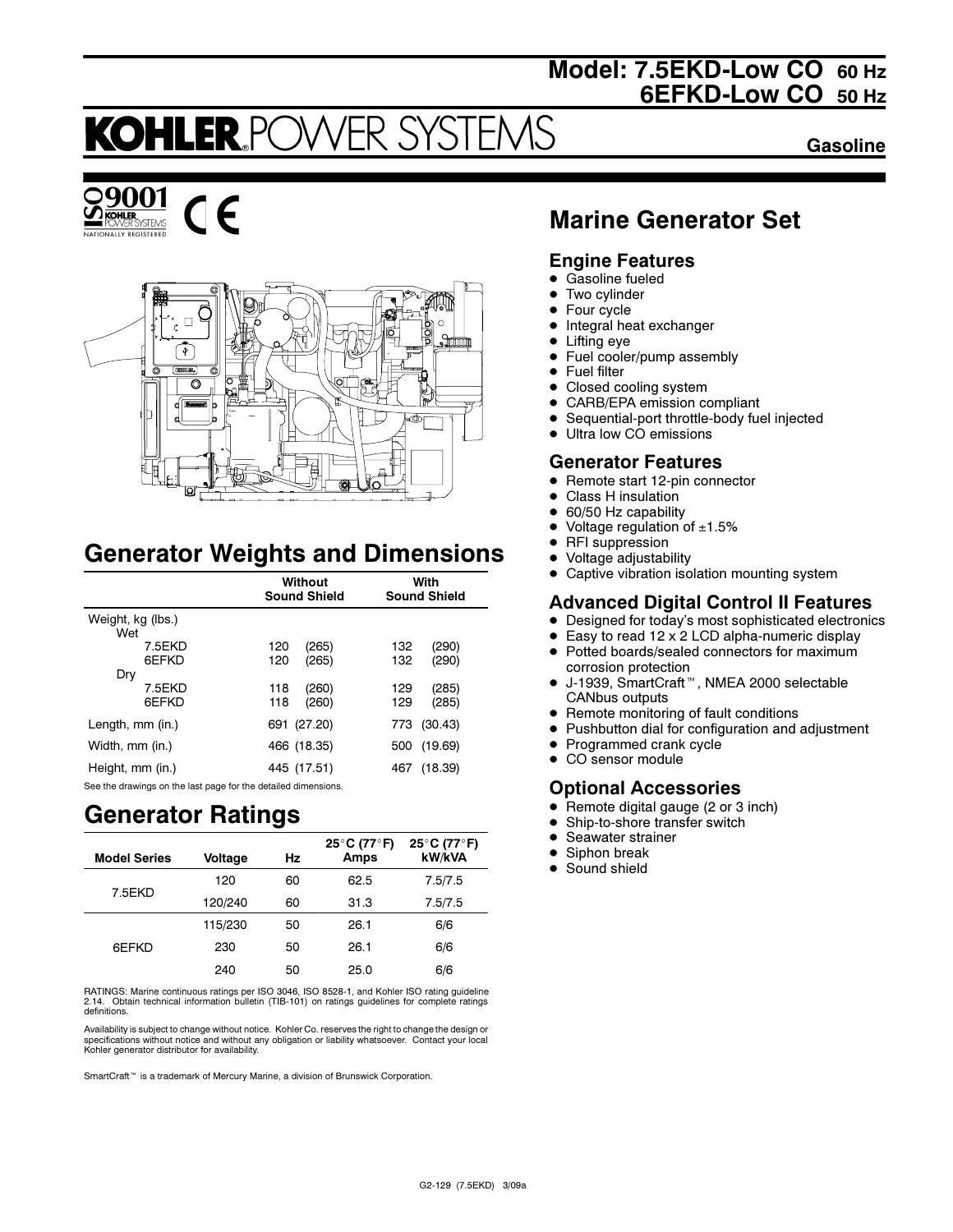# Application Data

## Engine

## **Cooling**

| <b>Engine Specifications</b> | 60 Hz                                                         | 50 Hz |
|------------------------------|---------------------------------------------------------------|-------|
| Manufacturer                 | Kohler                                                        |       |
| Model                        | LH690                                                         |       |
| Type                         | 4 Cycle                                                       |       |
| Cylinders, number            | 2                                                             |       |
| Displacement, L (CID)        | 0.674(41.1)                                                   |       |
| Bore and stroke, mm (in.)    | 80 (3.15) x 67 (2.64)                                         |       |
| Compression ratio            | 8.5:1                                                         |       |
| Rated rpm                    | 3600                                                          | 3000  |
| Max. power at rated rpm, HP  | 18.9                                                          | 15.8  |
| Cylinder block material      | Aluminum                                                      |       |
| Cylinder head material       | Aluminum                                                      |       |
| Crankshaft material          | Hardened steel                                                |       |
| Piston rings                 | 2 compression/1 oil control                                   |       |
| Crankshaft bearings, type    | Insert                                                        |       |
| Intake valve material        | SAE HNV3 (SIL 1)                                              |       |
| Exhaust valve material       | SAE EV8 (21-4N),<br>SAE HNV3 (SIL 1),<br>SAE VF2 (Stellite 6) |       |
| Connecting rod material      | Aluminum                                                      |       |
| Piston material              | Aluminum                                                      |       |
| Governor, type               | Electronic                                                    |       |

## Engine Electrical

| <b>Engine Electrical System</b> | 60 Hz                            | 50 Hz |
|---------------------------------|----------------------------------|-------|
| Ignition                        | Inductive                        |       |
| Starter motor                   | Bendix automotive type           |       |
| Spark plugs                     | Resistor-type RFI<br>suppression |       |
| Battery voltage (DC)            | 12                               |       |
| Battery charging alternator     | 25 amp                           |       |
| Battery recommendation (min.)   | 250 CCA                          |       |
|                                 |                                  |       |

### Fuel

| <b>Fuel System</b>                          | 60 Hz                                           | 50 Hz |
|---------------------------------------------|-------------------------------------------------|-------|
| Type                                        | Sequential-port, throttle<br>body fuel injected |       |
| Low pressure fuel pump                      | 12 psi, electric                                |       |
| Fuel system, max. lift, m (ft.)             | 0.9(3.0)                                        |       |
| High pressure fuel pump, max. lift, m (ft.) | 43 psi water cooled electric                    |       |

| <b>Fuel Consumption</b>       | 60 Hz      | 50 Hz      |
|-------------------------------|------------|------------|
| Gasoline, Lph (gph) at % load |            |            |
| 100%                          | 4.24(1.12) | 3.52(0.93) |
| 75%                           | 3.60(0.95) | 2.99(0.79) |
| 50%                           | 3.26(0.86) | 2.73(0.72) |
| 25%                           | 2.73(0.72) | 2.27(0.60) |

## Lubrication

| <b>Lubricating System</b>          | 60 Hz    | 50 Hz |  |
|------------------------------------|----------|-------|--|
| Type                               | Pressure |       |  |
| Oil capacity with filter, L (qts.) | 1.9(2.0) |       |  |

| <b>Cooling System</b>                                               | 60 Hz                                       | 50 Hz     |
|---------------------------------------------------------------------|---------------------------------------------|-----------|
| $L$ (qts.)                                                          | 3(3.2)                                      |           |
| Heat exchanger type                                                 | 1.5 in. dia. $\times$ 1 pass<br>cupronickel |           |
| Seawater pump type                                                  | Belt-driven.<br>6-blade impeller            |           |
| Heat rejected to cooling water at rated<br>kW, wet exhaust Btu/min. | 811                                         | 676       |
| Engine water pump flow, Lpm (gpm)                                   | 37.9 (10.0)                                 | 31.5(8.3) |
| Seawater pump flow, Lpm (gpm)                                       | 22.7(6)                                     | 18.9 (5)  |

## Operation Requirements

| Air Requirements (Engine)                                  | 60 Hz      | 50 Hz      |
|------------------------------------------------------------|------------|------------|
| Engine combustion air requirements,<br>$m^3$ /min. (cfm)   | 1.21(42.8) | 1.01(35.7) |
| Generator cooling requirements,<br>$m^3$ /min. (cfm)       | 3.4(120)   | 2.8(100)   |
| Exhaust gas flow rate, m <sup>3</sup> /min. (cfm)          | 3.7(130)   | 2.9(102)   |
| Exhaust gas temperature, $^{\circ}$ C ( $^{\circ}$ F)      | 649 (1200) | 593 (1100) |
| Maximum allowable exhaust back<br>pressure, mm Hg (in. Hg) | 76.2 (3)   | 76.2 (3)   |

## Engine Features

- Meets Coast Guard safety standards for electrical systems and gasoline fuel systems (33CFR183)
- $\bullet$  One-side serviceability of fuel filter, cooling system, and lubrication system
- Sequential-port, throttle-body electronic fuel injection
- High water temperature, high exhaust temperature, low oil pressure, and loss of seawater cutouts
- · Injection-molded, "tuned" air intake
- Disposable oil and fuel filters
- Integral heat exchanger/exhaust manifold
- $\bullet$ Oil drain valve
- **•** Full-pressure lube
- Fuel cooler/pump assembly
- **•** "Smart" ignition coils
- Integral 12-volt battery charger
- $\bullet$ Unit-mounted overflow bottle
- Cool catalyst

### Generator Features

- Brushed, rotating field design permits power to be obtained from stationary leads.
- Rotor and stator are vacuum impregnated and coated with high-bond epoxy varnish. Varnish helps prevent corrosion in high-humidity areas.
- Rotors are dynamically balanced to minimize vibration.
- $\bullet$  Copper windings ensure minimal heat buildup. Insulation meets NEMA standards for class H insulation.
- Directly connected to the engine, the generator has sealed precision ball bearings with a precision-machined steel sleeve in the end bracket (or end bearing tolerance ring) to prevent shaft misalignment and extend bearing life.
- Circuit breakers protect the generator from extreme overload.
- Mounted on a drip-proof tray.
- **Equipped with a four-lead reconnectable stator.**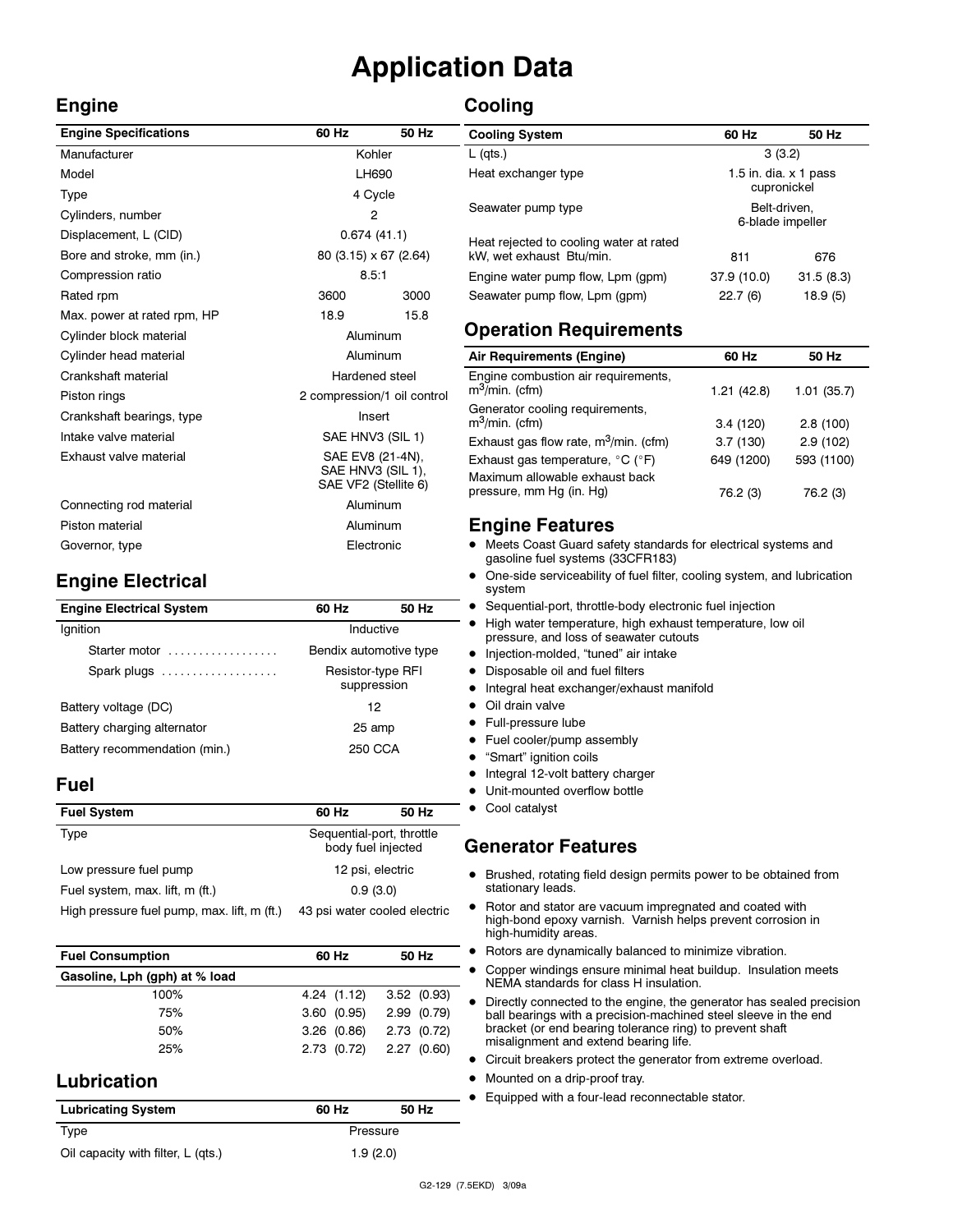# Application Data

## Advanced Digital Control II Features



### Controller Features:

- Integrated genset control, spark/fuel control, & voltage regulation
- Selectable Smartcraft<sup>™</sup> V1.0, NMEA 2000, & SAEJ-1939 outputs
- Hybrid voltage regulation
- USB interface
	- Ease of uploading and downloading software
	- Historical and diagnostic information
	- o Real time diagnostics
	- Front-face accessible
- Onboard CO sensor
- **•** Metering capabilities
- NXP microprocessor with 512 KB Flash and 60 KB RAM
- $179 \times 126 \times 47$  mm (7.1  $\times$  5.0  $\times$  1.9 in.) dimension

### Display Type/Features:

- 12 character x 2 line LCD display
- Temperature range  $(-20 \text{ to } 70^{\circ} \text{ C})$
- Alternative 4 to 6 character alphanumeric LED display
- · Displays:
	- o Runtime hours
	- o Crank cycle status
	- Warnings
	- o Faults
	- Diagnostics
	- **Setup parameters**
	- o Software version
- Maintenance minder (customer programmable)
- 2-button keypad: Single power momentary and Start/Stop
- **Standard non-membrane switch overlay**
- 12 mm rotary encoder knob with pushbutton features:
	- Voltage
	- Gain
	- V/Hz adjustment
- Controller configuration
- $\bullet$  Tri-color LED indicator displays system ready, warning, and fault status

SmartCraft<sup>™</sup> is a trademark of Mercury Marine, a division of Brunswick Corporation.

## Accessories

### Sound Shield

Provides for highly effective silencing, ease of access for engine/generator servicing, low maintenance, excellent durability, and safety.

### Siphon Break

Mandatory kit for generators installed below the waterline. Prevents the siphoning of flotation water into the engine.

### Ship-to-Shore Switch

The Kohler ship-to-shore transfer switch allows immediate switching to the Kohler<sup>®</sup> generator set power or shore power, protecting the electrical system from the possibility of simultaneous connection to both power sources.

### Remote Digital Gauge

Allows starting/stopping from a location remote from the generator set. Standard 76.2 mm (3 in.) dia. hole required for mounting.

### Oil Pressure Sender Kit

Provides the sender necessary to display oil pressure on the digital gauge.

### Remote Start Panel

Allows starting/stopping from a location remote from the generator set. Supplied with a 101 mm (4 in.) connection harness. The overall mounting dimensions are 128 mm (5.04 in.) by 70 mm  $(2.76$  in.) with a minimum mounting depth of 57 mm  $(2.1/4$  in.).

### Remote Connection/Extension Harness

Provides wiring between the remote digital gauge and the ADC connector. Extension limited to a total of four kits and 23 m (75 ft.). Available in 4.6 m (15 ft.) and 7.6 m (25 ft.) lengths.

### 12-Inch Remote Wiring Harness

Equipped with a 12-pin connector on one end that connects to the standard customer interface connector. Equipped on the other end with leads for connection to customer-supplied wiring.

### Line Circuit Breakers

Protects the generator from extreme overload.

#### Sea Spares<sup>™</sup> Maintenance Kit

Kohler's Sea Spares Kit consists of a durable white utility box filled with necessary marine parts.